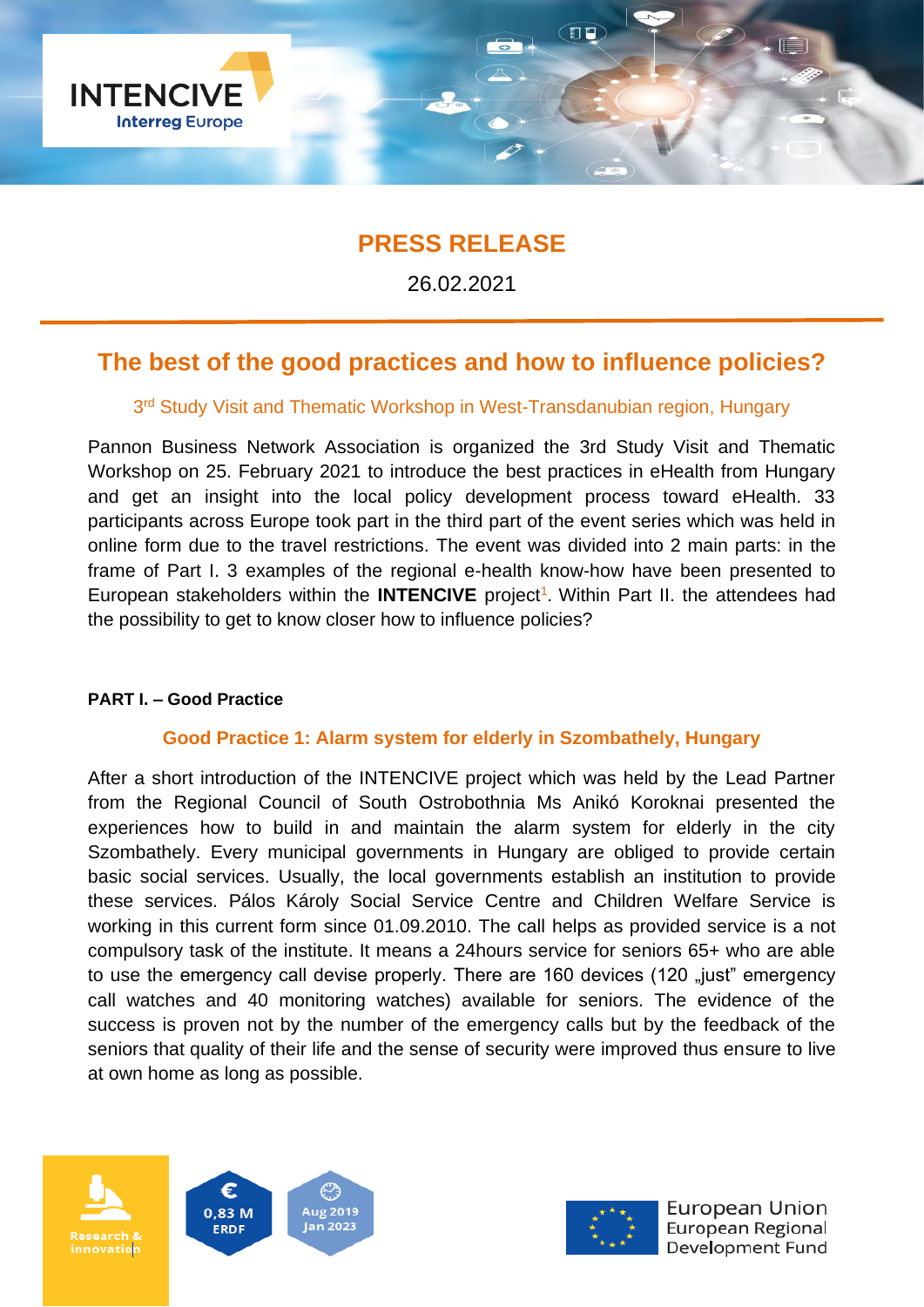

#### **Good Practice 2: IEM eHealth Solutions**

Mr Kilian Gobiet from IEM Ltd. Introduced a new eHealth solution which organised medical services/monitoring in a unique way. He started his presentation with definition of terminology "eHealth" defined by World Health Organisation (WHO) "eHealth is the use of information and communication technologies (ICT) for health." There are general problems in the health system across Europe: lack of doctors in rural areas, demographic change – ageing society, an increasing number of patients suffer from cardiovascular diseases and their risk factors worldwide. During his speech it was highlighted how the company organize ICT solutions to give answer for the above-mentioned problems. The Hardware, Software, Coaching, Data management and Service package parts of the modular system were introduced in detail.

## **Good Practice 3: KÖSSZ app - Voluntary Service Application**

As good practice the Voluntary Service application was introduced by Regina Rosta-Pethő who represented the local initiative which was developed by PBN. In Hungary there is a regulation that each secondary student has to accomplish 50hours community work. Currently it a very bureaucratic process for all participants and the application could be an option to ease the fulfilment of this task. This smart application is an online platform to support quality service for the involved participants. Using the app could lead to a win-win situation where the caregiver organisations which always suffer from lack of workforce can supported by the students in the fulfilment of non-professional work.

#### **PART II. - Thematic Workshop**

## **Building regional resilience – a shift from automotive industry toward health industry – introduction of the Szombathely2030 Programme**

The economic councillor of the City Szombathely, Ms Adrienn Bokányi presented the local development program which focus on building regional resilience through make a shift from labour- to knowledge-intensive ecosystem. It was highlighted that this programme is cross over the political mandates and focuses on long-term objectives like industrial restructuring (specialization in healthcare, rehabilitation, circular economy, sustainable mobility, smart city). The councillor introduced the ICC program and the Interreg Europe Policy Learning Platform Peer Review support which is mentoring the City of Szombathely to elaborate the development program (Szombathely2030) to strengthen a new industry, especially the health industry in the local ecosystem by attracting healthcare companies.







European Union European Regional Development Fund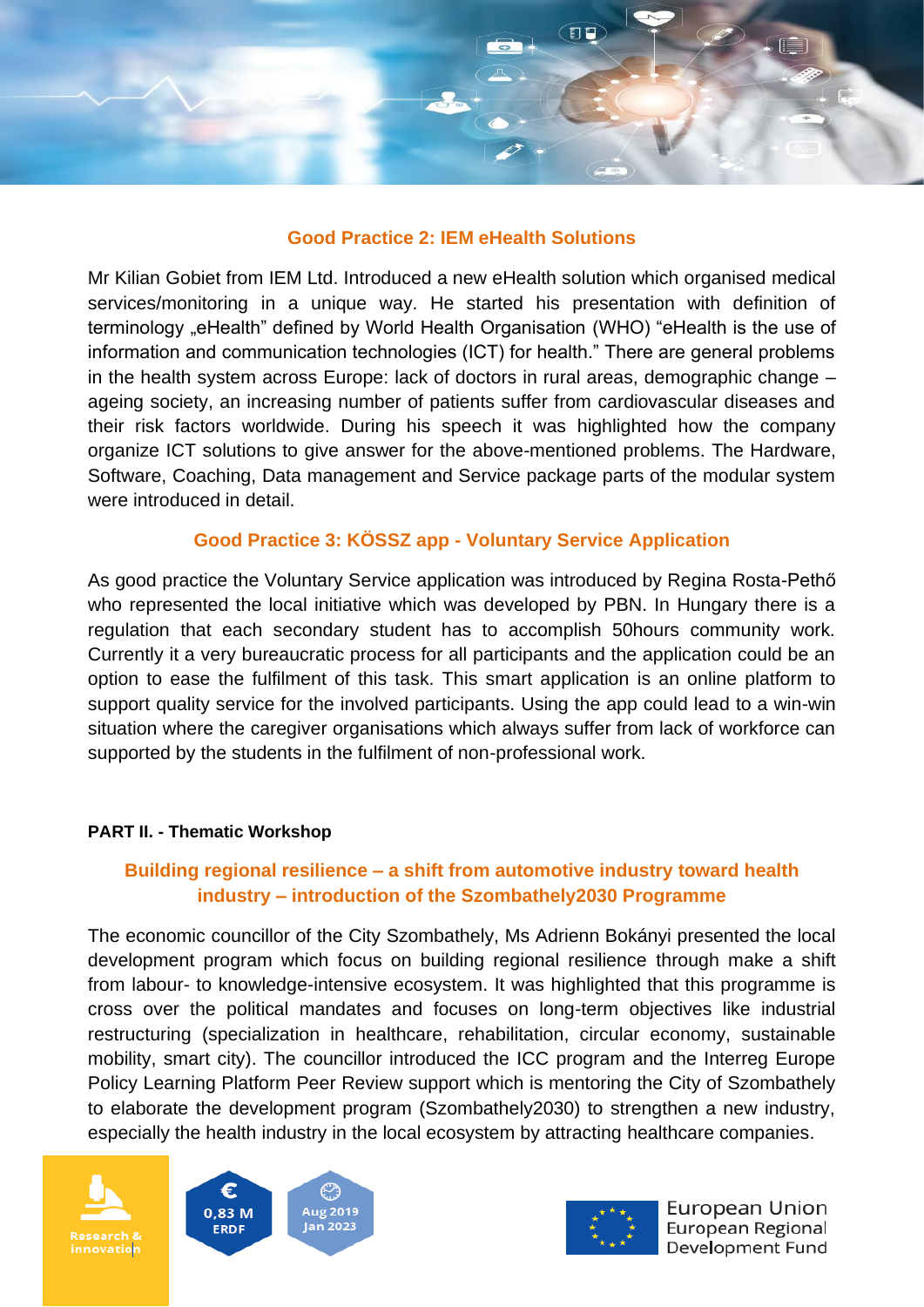

## **Data analysis process on development of the alarm system for elderly in Szombathely**

Mr Balázs Barta introduced the process how PBN can reach from data analysis of the senior signalling system to Smart Senior Room. The data gained from the above introduced alarm system for elderly was deeper analysed by PBN with close cooperation of the local actors (municipality, caregiver organization, university) to raise the awareness of the stakeholders that the ageing society caused an increasing burden for all parties in the future in the meanwhile the social welfare system operates already at full capacity. By 2030 a quarter of the population will be over 65 with deteriorating health and with declining family involvement in care. Conclusions of the survey led to the concept of Smart Senior Room which will be a complex microenvironment Integrating multiple elements of the smart room dedicated to senior people and formal, informal care providers. It focuses on both the individual and on the infrastructure, all elements showcased as a single platform. The Smart Senior Room is expected to open in the summer 2021.

# **Network of the European Digital Innovation Hubs in e-health**

A network of digital health focused DIHs were introduced by Mr Andrea Jester from Nero su Bianco who is the co-owner of the international initiative. The main goal of the network is to concretely support European relationships among local and regional technology focused intermediaries thus expanding their "service" potential to "end users" or "technology developers & testers", as well as to facilitate technology transfer actions in the European health sector. Currently there are 21 DIHs as members from across Europe. The action plan for the first 12months and the priorities were presented.

For further information visit the INTENCIVE website: [interregeurope.eu/intencive](http://www.interregeurope.eu/intencive)

Follow us on Facebook [\(@intenciveinterregeurope\)](https://www.facebook.com/Intencive-project-104553027621984/) and LinkedIn [\(INTENCIVE –](https://www.linkedin.com/in/intencive-project-b84676195/) Interreg [Europe\)](https://www.linkedin.com/in/intencive-project-b84676195/)